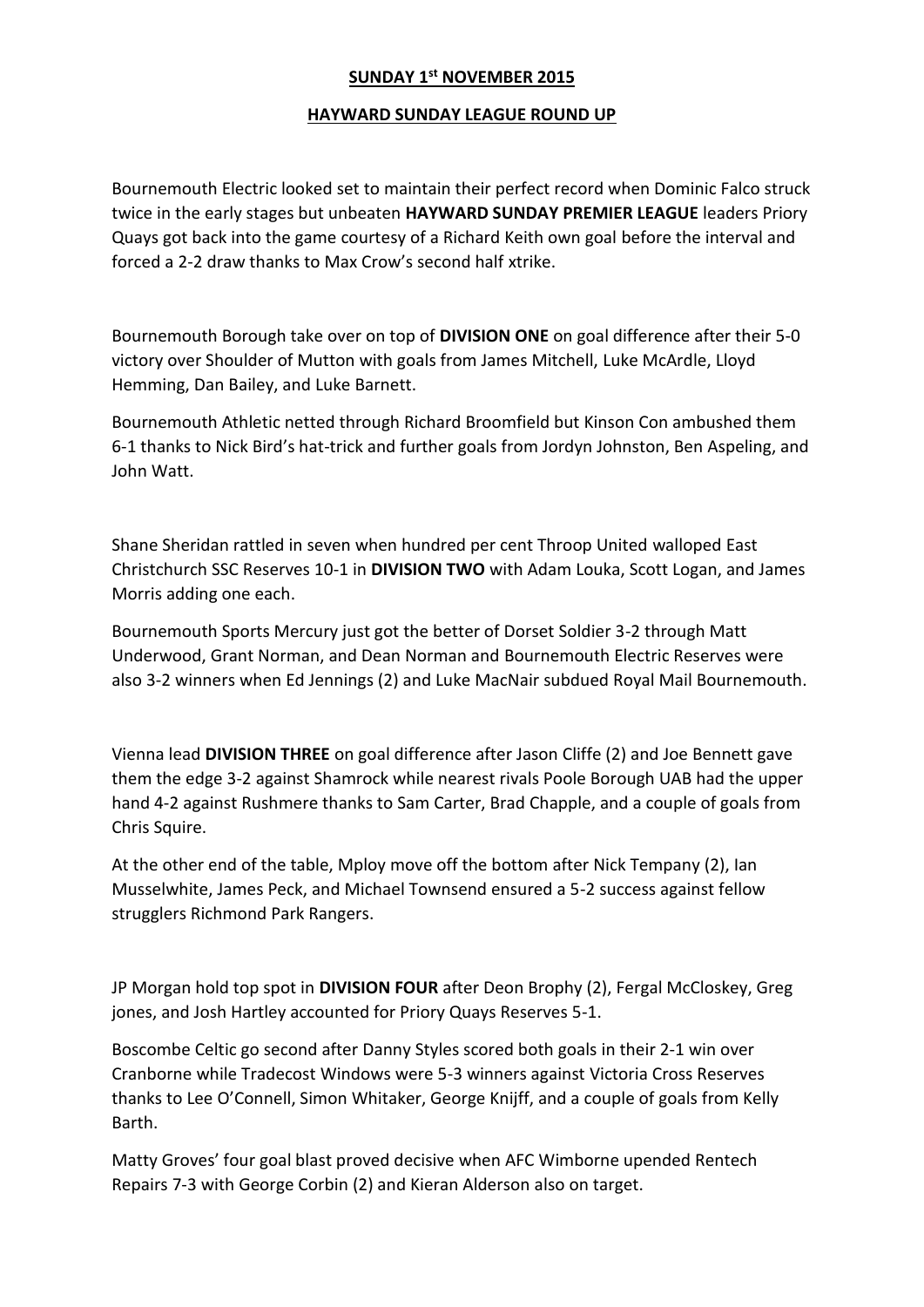Mike Kitson netted for **DIVISION FIVE** pacesetters Throop United Reserves but they took a heavy 6-1 tumble against Bournemouth Electric A who replace them at the summit. Liam McGlynn bagged a hat-trick for the Sparkies with the other goals coming via Tom Flynn (2) and Sean McCoy.

Rossmore Mavericks are in second place after Reece Darby earned them a 1-1 draw with Marden Edwards who replied through Dan Molyneaux.

Bearwood Broncos' unbeaten record was ruined when Ferndown Wayfarers sank them 4-2 with goals from Elliot Ward (2), Joe Moore, and Ian Male.

AFC Burton Reserves shaded it 4-3 against Scott V thanks to Dan Hancock and a Kyle Butler hat-trick while New Milton Borough's revival continued when they swept Parkstone aside 4- 1 with goals from Dave Gilbert, Adam Dale, Alex Frost, and Dean Bashford.

Matt Small plundered seven and Ian Marshall notched a hat-trick when AFC Fiveways crushed Fordingbridge Turks 15-1 in **DIVISION SIX** with Tom Streets (2), Matt Wells, Richard Davis, and Stuart Dixon also on target.

Craig Lane struck twice for Kinson Borough but tailenders Avon Social forced a 2-2 draw with goals from Mick Heslin and Phil Watkins to open their points account.

Redhill Rangers lead the way in **DIVISION SEVEN** after their 4-3 success against Vienna Reserves with goals from Rob Jackson (2), Dan Cliffe, and John Brown.

Nearest rivals Pilot Reserves maintained their unbeaten record when Damian Mudge, Rob Southwell, and Gary Williams gave them the verdict 3-2 against Rushmere Reserves while JP Morgan Reserves were 2-0 winners against AFC Wimborne Reserves with goals from Mike Wilgoss and Chris Witt.

## **M. A. HART CUP COMPETITIONS ROUND UP**

**M. A. HART ROBBINS CUP** holders Pilot are through to the fifth round after Kelvin Mizen, Jamie Mowlem, Scott Davidson, and Charlie Lawrence clinched a 4-0 victory over Christchurch Starre.